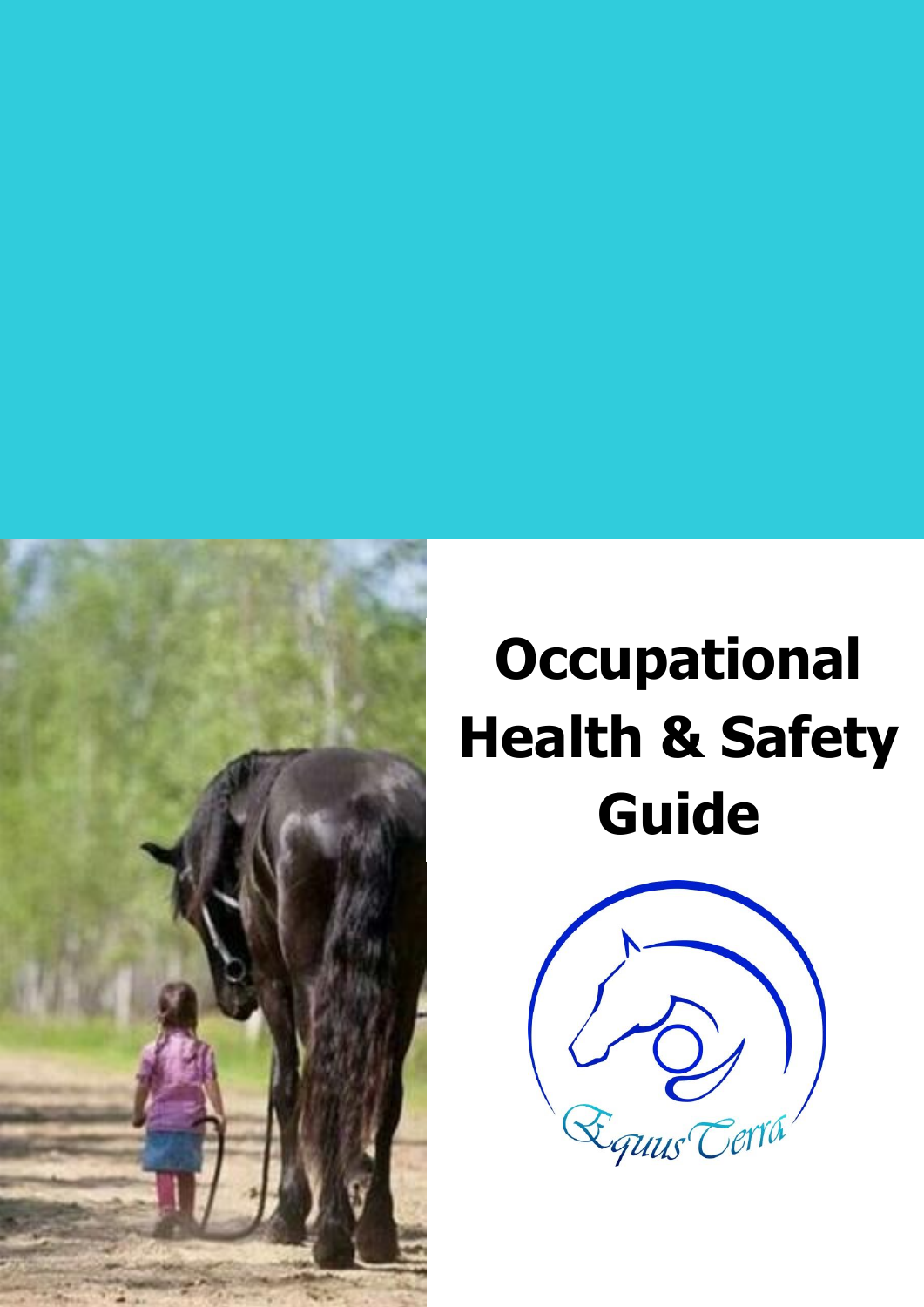# Occupational Health & Safety Guide

*EquusTerra* Therapeutic Riding Centre and Grounds

# **OCCUPATIONAL SAFETY and HEALTH POLICY**

#### **RESPONSIBILITIES**

**The Director/Employer** is responsible for ensuring that an Occupational Safety and Health Policy is in place and objectives are met. As such he/she shall:

\_\_\_\_\_\_\_\_\_\_\_\_\_\_\_\_\_\_\_\_\_\_\_\_\_\_\_\_\_\_\_\_\_\_\_\_\_\_\_\_\_\_\_\_\_\_\_\_\_\_\_\_\_\_\_\_\_\_\_

- Ensure the OSH Policy is followed.
- Conduct regular reviews to ensure all employees/volunteers meet their responsibilities.
- Promote and support the implementation of the Occupational Safety and Health Policy and Code of Conduct and Regulations standards.
- Ensure employees/volunteers work within their capacity, experience and training.
- Review all major accident/incident investigation reports to ensure action has been taken to prevent recurrence.
- Conduct regular Workplace (Stable/Paddocks) Inspections.
- Participate in a formal induction for all new employees/volunteers.
- Comply at all times with established policies and standards.
- Ensure that all records are maintained to comply with relevant Safety and Health Legislation.
- Ensure effective consultation for all OSH issues

#### The **Employees/Volunteers** are responsible for:

- Participating in consultation with employers/Directors on the OSH Policy and providing management with any recommendations arising from workplace activities.
- Complying with their responsibilities as outlined by their specific roles.
- **Ensuring their personal compliance with the**  $\mathcal{L}_{\text{gluss}}$  **Cerra policies and standards to protect their** own safety as well as that of others present at the workplace/premises.
- Notifying the Director/Supervisor immediately of any situation they believe could pose a risk of personal injury, horse or property damage.
- Participating in and contributing to the effectiveness of the safety activities.
- Reporting immediately any injury or "near-miss" situation.

#### **GENERAL**

- The policy shall be reviewed annually.
- The OSH policy shall be on site and be included in the Employee/Volunteer Induction Program.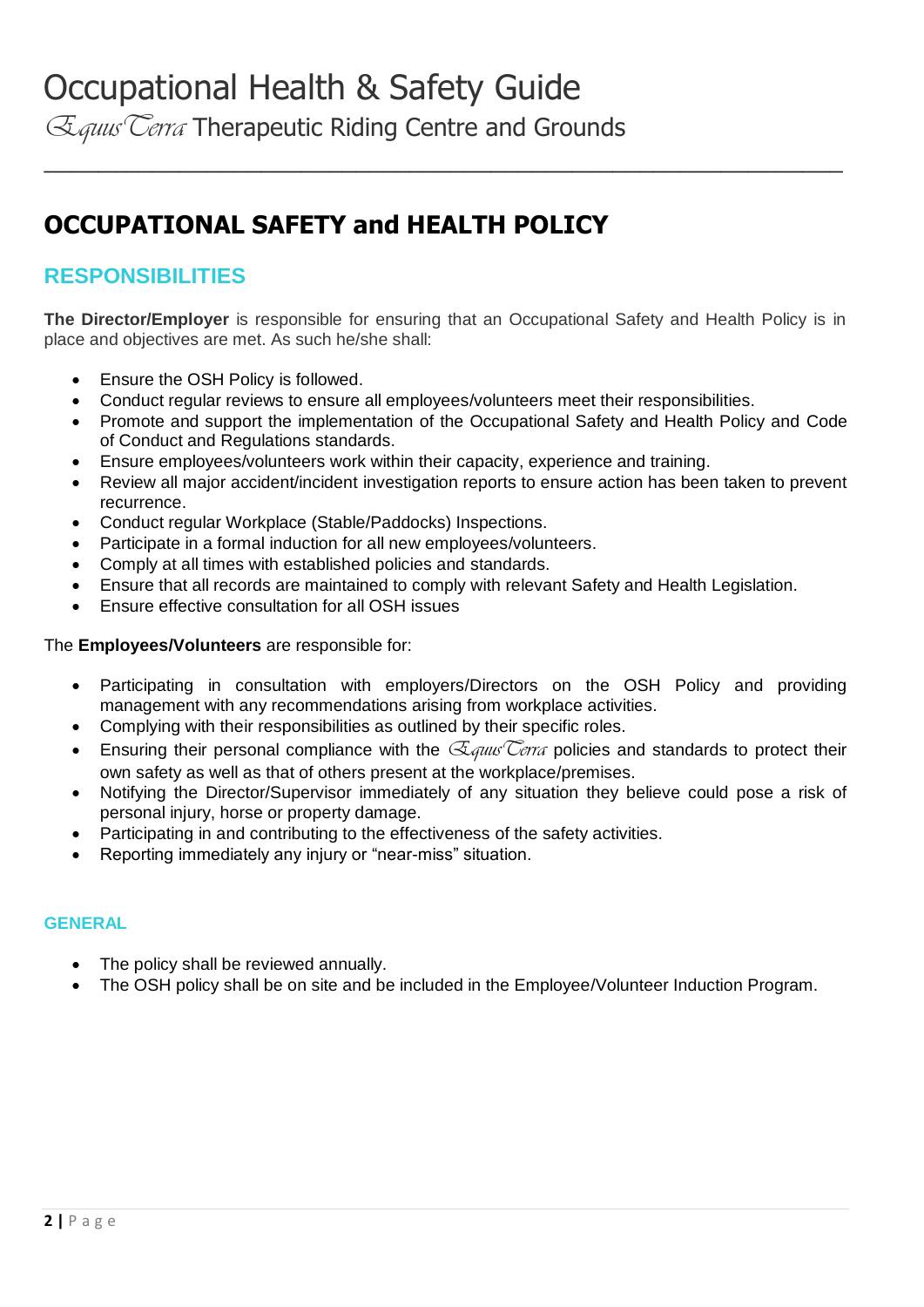# **Safety in Horse Stables/Paddocks (for the employer/Directors)**

#### **INTRODUCTION**

Many people ride horses in the Australia on a regular basis, many more work in and around them each day. Unfortunately there are many reported accidents each day involving horses. The majority of accidents at horse establishments are associated with horses themselves, either from riding or handling. Occupational health issues also arise from substances such as dusts and pesticides, and zoonoses. This guide is designed to provide employers with some basic facts and responsibilities regarding providing a safe workplace for employees/volunteers in horse stables or at the paddocks. It should be read in conjunction with the *Code of Conduct and Regulations.*

#### **LEGAL RESPONSIBILITIES**

**Employers/Directors** have duties to employees/volunteers and non-employees e.g. the public/clients/visitors, self-employed people, contractors' employees, vets etc.- to ensure their health, safety and welfare by:

- Establishing safe systems of work
- Providing instruction, supervision and training
- Consulting and cooperating on OSH issues
- Providing Personal Protective Equipment (PPE)
- Ensuring machinery and equipment is used, maintained and disposed of in a safe way
- Ensuring hazardous substances are properly used, stored and disposed of in a safe way.

**Employees'** duties include taking reasonable care for themselves and others and co-operating with the employer on OSH issues. Key issues in securing a safe and healthy place of work are:

- Management of health and safety (risk assessment, record keeping, organising for safety and monitoring/auditing)
- Appropriate induction to familiarise new employees/volunteers with the workplace
- Training to ensure competency in key areas e.g. manual handling, risk assessments, general safety awareness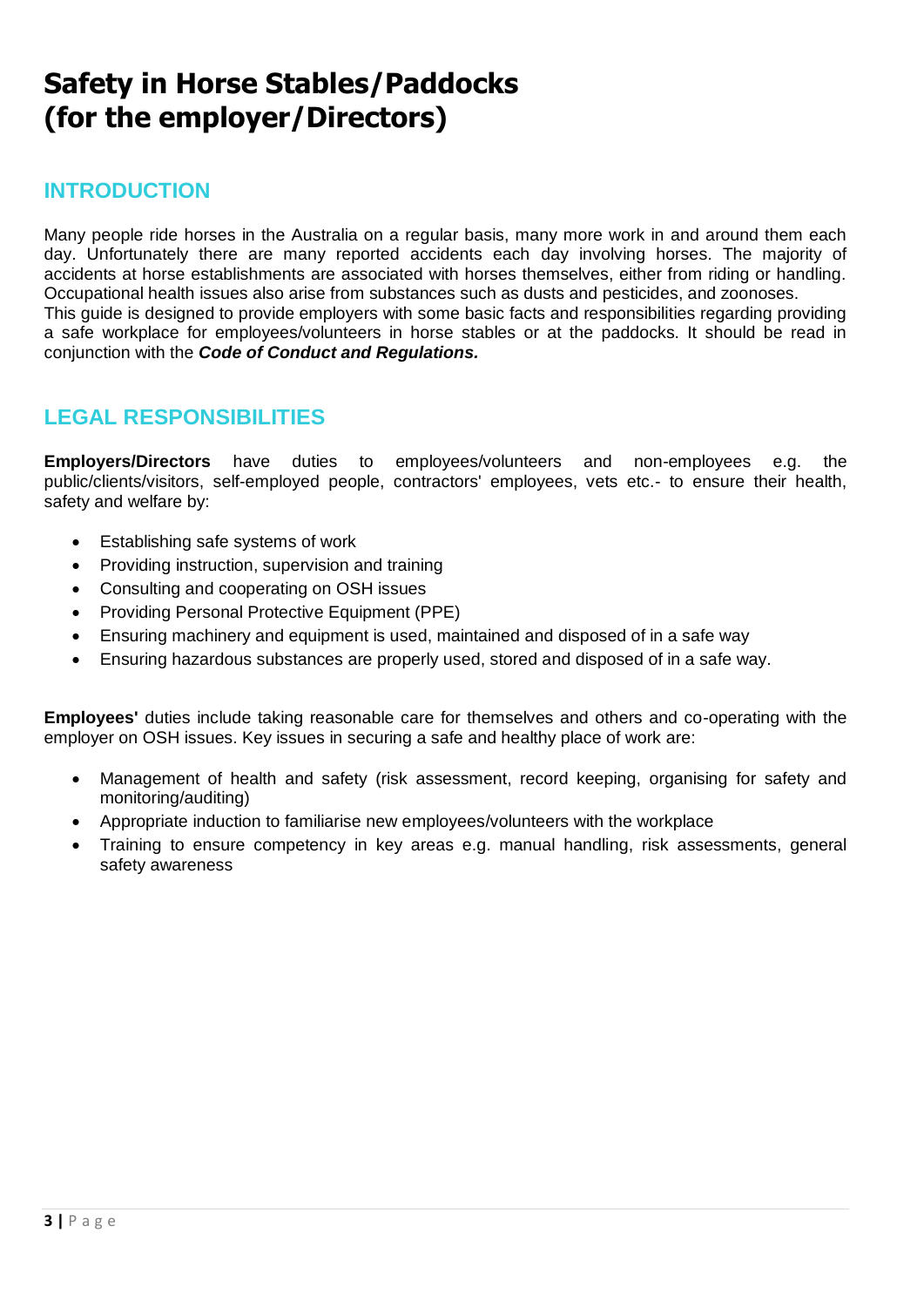#### **HAZARDS & PRECAUTIONS**

#### **1. Manual Handling**

Manual handling accidents account for almost one third of injuries reported to WorkSafe: Employers/Directors should:

- Eliminate manual handling activities where there is a risk of injury, if this is practical
- Assess and reduce the risk of injury from the remaining manual handling activities taking into account the following:
	- a) the task: e.g. moving feed can work be re- organised to reduce manual handling?
	- b) the load: e.g. difficulty of handling awkward objects; could handling aids be used, could loads be split, could 2 people share the load?
	- c) the working environment: Are storage systems and practices effective? Are floors even and in good condition?
	- d) Individual capability: e.g. age, fitness, maturity etc. of employees/volunteers;
- Provide training to develop good handling techniques
- Ensure safe working practices are followed e.g. in the stacking of feed.

#### **2. Hazardous Substances / Micro-organisms**

Assessments by the employer/director may be needed regarding the use of disinfectants, detergents, insecticides, veterinary products, harmful micro-organisms and dusts. Employers/Directors should ensure the employees/volunteers required to work with these substances are familiar with detailed information and guidelines of any hazardous substances which they may come into contact.

**Dusts:** known respiratory sensitisers found in horse stables/sheds include dusts found in horses' coats and moulds and fungal spores from hay, bedding and animal feeds. Assessments may include reference to ventilation, working practices and suitable respiratory protective equipment (e.g. dust respirator)

**Zoonoses** (diseases transmissible from animals to humans): Steps should be taken to protect employees/volunteers against the possibility of infection eg ringworm or leptospirosis. These may include wearing of protective clothing, maintaining good standards of personal hygiene, pest control and the provision of information/instruction to employees/volunteers.

**Tetanus** (possibly in droppings and manure heaps) – employers/directors should recommend vaccination to all employees/volunteers in contact with horses; good personal hygiene is also essential.

**Pesticides** – Employees/volunteers using pesticides must be competent and have received adequate information and training. Safety considerations may include, but are not limited to, safe and proper use, safe location and storage and appropriate signage.

#### **3. Horses**

Horses are large, heavy and unpredictable animals but risks can be reduced by taking the following steps:

- Providing adequate training for employees/volunteers.
- Ensuring competency of handling through training, qualifications and experience.
- Observing recognised methods of horse restraint and handling.
- Providing suitable personal protective equipment (safety footwear, protective headgear etc.).
- Good standards of general horse handling (loading/unloading; handling in restricted areas etc.).
- Maintaining good standards of horse education
- Extra care being taken with children and novices and observing safe systems of work with all groups.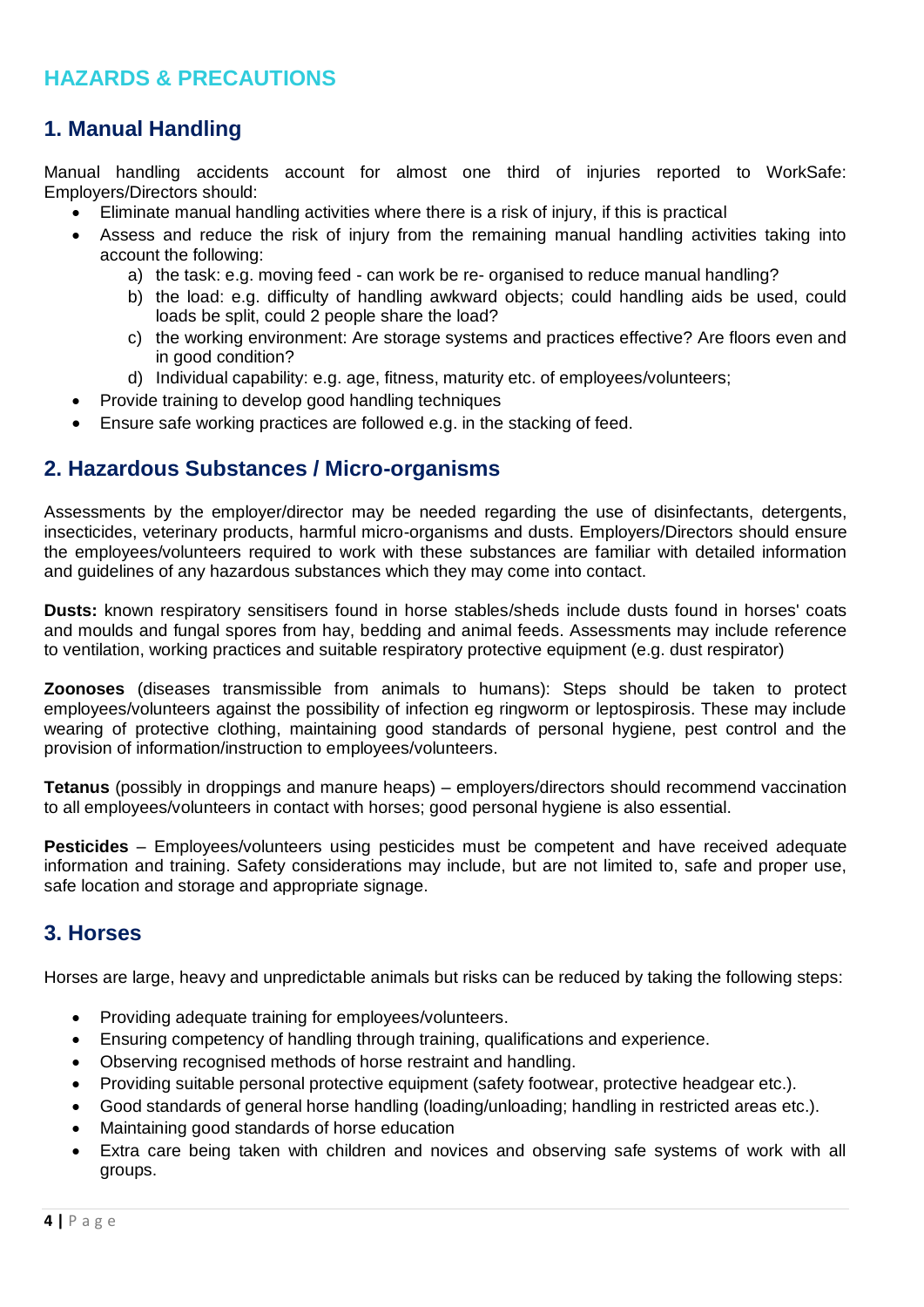#### **4. Environment and Welfare**

Occupational Safety and Health Regulations 1996 cover all workplaces. Relevant requirements (amongst others) will include adequate ventilation, lighting and construction standards for stabling and yarding; safe access to feed and tack rooms; safe visitors' areas; adequate facilities for employees/volunteers (toilets and washing facilities etc). It is the responsibility of the employer/director to ensure the workplace is maintained in a suitable state to ensure a safe workplace.

NB Good standards of housekeeping are important in reducing trips and falls.

#### **5. Tack**

Regular checks on safety aspects of saddles, stirrup leathers and irons, bridles, bits and personal protective equipment (PPE) including protective headgear, vests etc The employer/director should have a systematic process to ensure regular and appropriate checking of all equipment for wear and defect.

#### **6. Electricity**

Electrical hazards may arise in particular due to dampness, dust, physical damage, misuse and incorrect design or installation. It is recommended that the fixed electrical system is inspected every 5 years and that all electrical appliances are examined /checked at a frequency appropriate to the risk.

- All machinery and its safeguards should be kept in good condition and be serviced/ maintained in accordance with the manufacturer's instructions.
- Particular hazards are associated with the use of tractors and, in particular, power take-off (PTO) driven machines. Training of tractor drivers and guarding of PTO and PTO shaft and other dangerous parts of machines is essential.
- Steam/water pressure cleaners pose a risk of electrocution/burns and require specific precautions (including the use of a residual current device (RCD) or equivalent)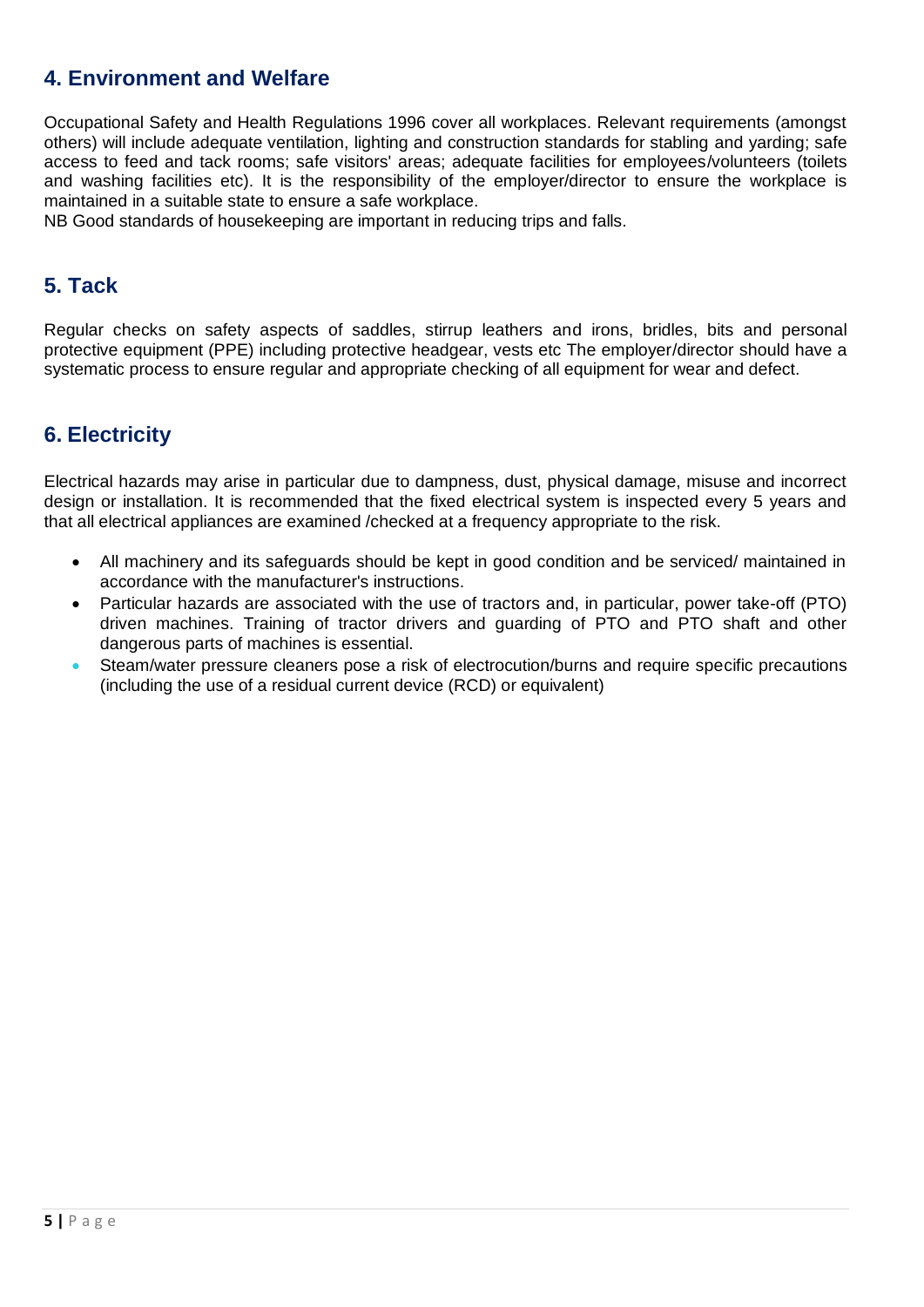# **Safety in Horse Stables/Paddocks (for the employees/volunteers)**

#### **INTRODUCTION**

Many people ride horses in the Australia on a regular basis, many more work in and around them each day. Unfortunately there are many reported accidents each day involving horses. The majority of accidents at horse establishments are associated with horses themselves, either from riding or handling. Occupational health issues also arise from substances such as dusts and pesticides, and zoonoses. This guide is designed to provide employees/volunteers with some basic facts regarding safety in horse stables/paddocks and yards. It should be read in conjunction with the *Code of Conduct and Regulations.*

#### **LEGAL RESPONSIBILITIES**

**Employers/Directors** have duties to employees/volunteers and non-employees e.g. the public/clients/visitors, self-employed people, contractors' employees, vets etc.- to ensure their health, safety and welfare by:

- Establishing safe systems of work
- Providing instruction, supervision and training
- Consulting and cooperating on OSH issues
- Providing Personal Protective Equipment (PPE)
- Ensuring machinery and equipment is used, maintained and disposed of in a safe way
- Ensuring hazardous substances are properly used, stored and disposed of in a safe way

**Employees/volunteers'** duties include taking reasonable care for themselves and others and cooperating with the employer/director on OSH issues. Key issues in securing a safe and healthy place of work are:

- Management of health and safety (risk assessment, record keeping, organising for safety and monitoring/auditing)
- Appropriate induction to familiarise new employees/volunteers with the workplace
- Training to ensure competency in key areas e.g. manual handling, risk assessments, general safety awareness.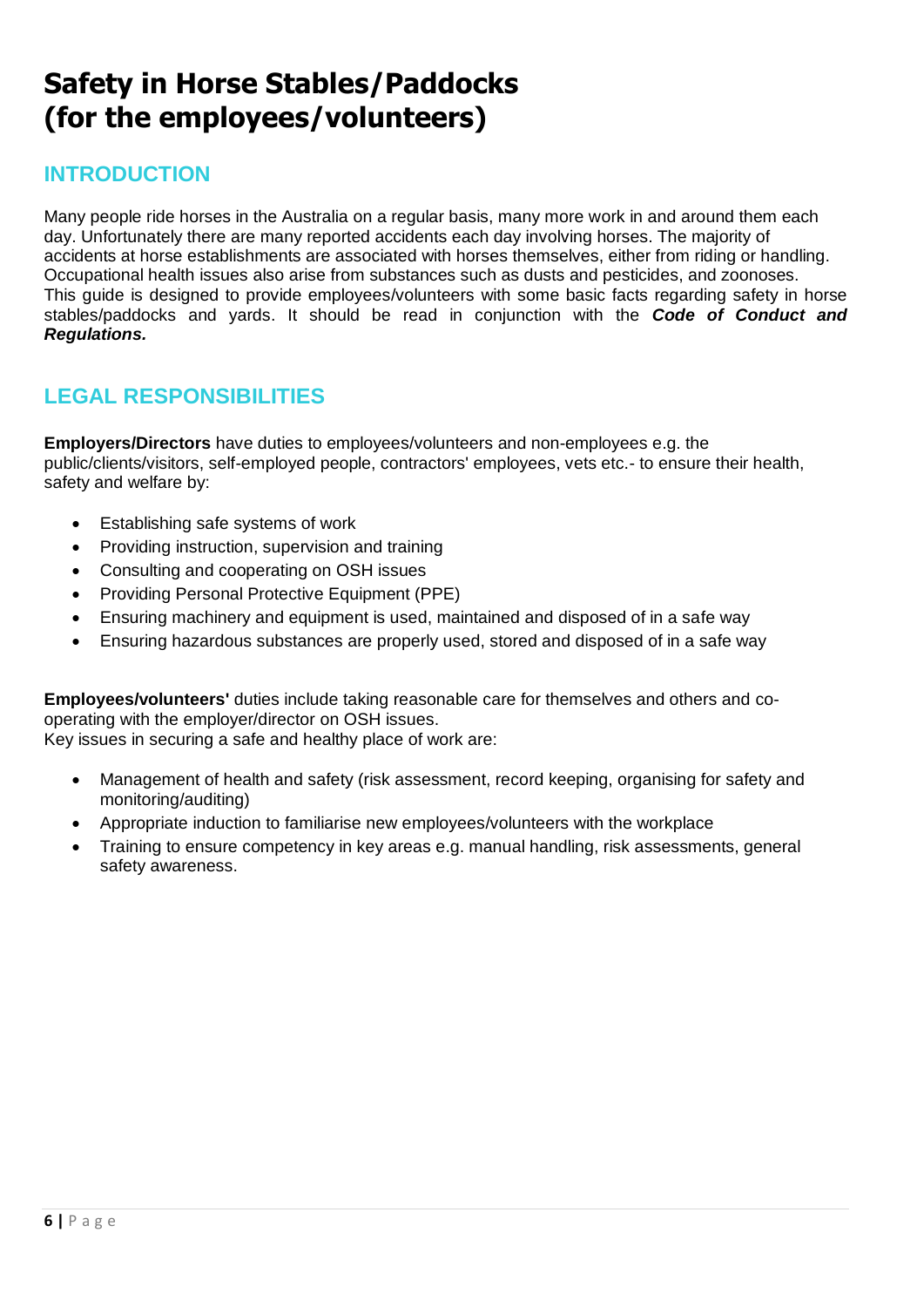#### **HAZARDS & PRECAUTIONS**

#### **1. Manual Handling**

Manual handling accidents account for almost one third of injuries reported to WorkSafe:

- Eliminate manual handling activities where there is a risk of injury, if this is practical
- Assess and reduce the risk of injury from the remaining manual handling activities taking into account the following:
	- $\circ$  look at the task: e.g. moving bales of hay; watering horses can work be re- organised to reduce manual handling?
	- $\circ$  assess the load: e.g. difficulty of handling awkward objects; could handling aids be used, could loads be split, could 2 people share the load?
	- $\circ$  the working environment: Are storage systems and practices effective? Are floors even and in good condition?
	- o What is your individual capability ? e.g. age, fitness,
- Get training to develop good handling techniques
- Ensure safe working practices e.g. in the stacking of feed.

#### **2. Hazardous Substances / Micro-organisms**

Assessments may be needed for disinfectants, detergents, insecticides, veterinary products, harmful micro-organisms and dusts.

Employees/volunteers should ensure they are familiar with detailed information and guidelines of any hazardous substances which they may come into contact.

**Dusts:** known respiratory sensitisers found in horse establishments are dusts found in horses' coats and moulds and fungal spores from hay, straw and animal feeds. Assessments may include reference to ventilation, working practices and suitable respiratory protective equipment (e.g. dust respirator)

**Zoonoses** (diseases transmissible from animals to humans): Steps should be taken to protect against the possibility of infection eg ringworm or leptospirosis. These may include wearing of protective clothing, maintaining good standards of personal hygiene, pest control and the provision of information/instruction.

**Tetanus** (possibly in droppings and manure heaps) - all employees/volunteers in contact with horses should be vaccinated; good personal hygiene is also essential.

**Pesticides** - Employees using pesticides must be competent and have received adequate information and training. Safety considerations include safe and proper use, safe location and storage and appropriate signage.

#### **3. Horses**

Horses are large, heavy and unpredictable animals but risks can be reduced by taking the following steps:

- Ensuring adequate training for employees/volunteers.
- Ensuring competency of handling through training, qualifications and experience.
- Observing recognised methods of horse restraint and handling.
- Using suitable personal protective equipment (safety footwear, protective headgear etc.).
- Ensuring good standards of general horse handling (loading/unloading; handling in restricted areas etc.).
- Taking extra care with children and novices and observing safe systems of work with all groups.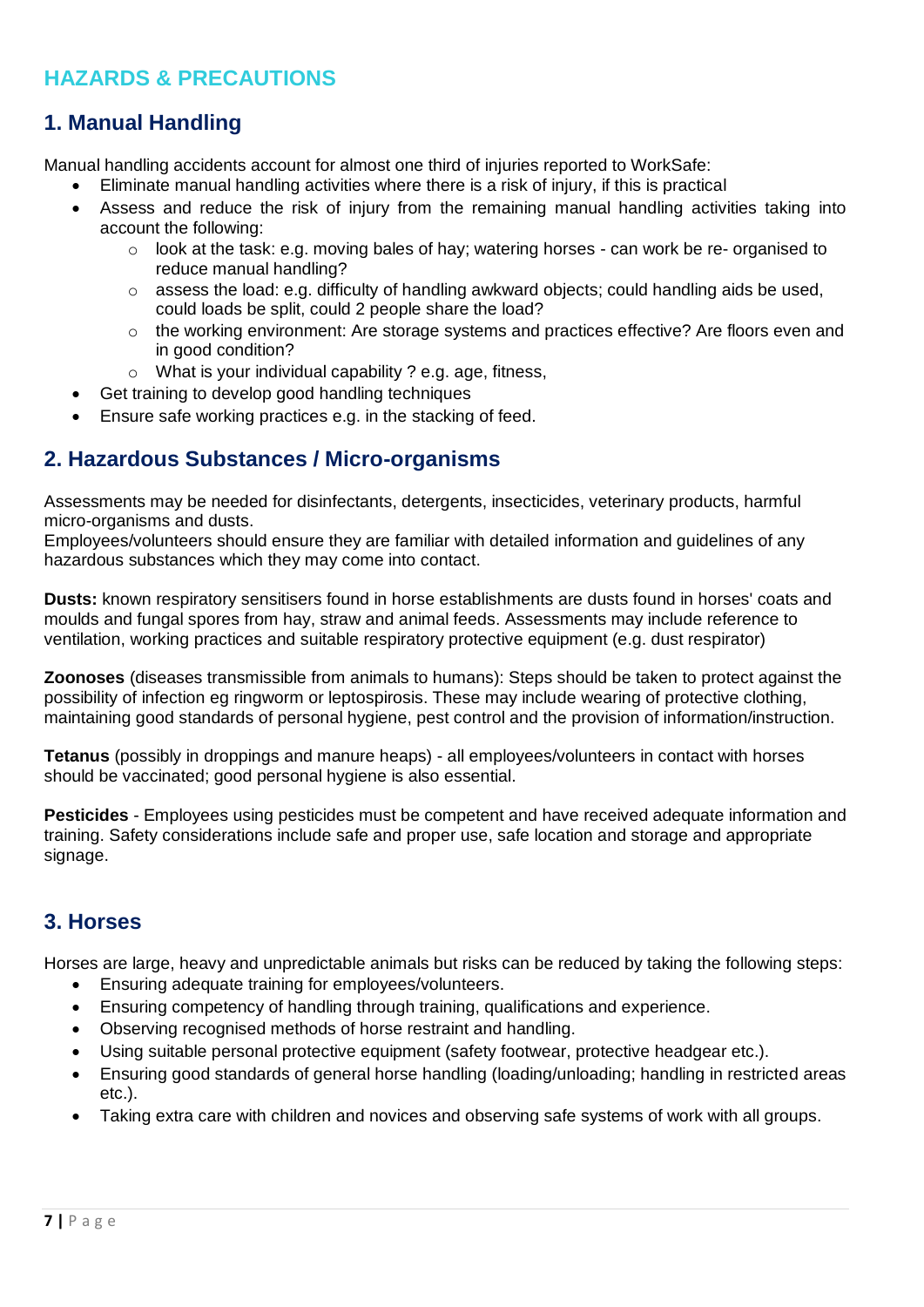#### **4. Environment and Welfare**

Occupational Safety and Health Regulations 1996 cover all workplaces. Relevant requirements (amongst others) will include adequate ventilation, lighting and construction standards for stabling; safe access to feed and tack rooms; safe visitors' areas; adequate facilities for employees/volunteers (toilets and washing facilities etc).

It is the responsibility of all employees/volunteers to work with the employer/directors to ensure the workplace is maintained in a suitable state to ensure a safe workplace.

NB Good standards of housekeeping are important in reducing trips and falls.

#### **5. Tack**

Regular checks on safety aspects of saddles, stirrup leathers and irons, bridles, bits and personal protective equipment (PPE) including protective headgear, vests etc It is the employees/volunteers responsibility to report any worn or defective equipment.

#### **6. Electricity**

Electrical hazards may arise in particular due to dampness, dust, physical damage, misuse and incorrect design or installation. It is recommended that the fixed electrical system is inspected every 5 years and that all electrical appliances are examined /checked at a frequency appropriate to the risk.

- All machinery and its safeguards should be kept in good condition and be serviced/ maintained in accordance with the manufacturer's instructions.
- Particular hazards are associated with the use of tractors and, in particular, power take-off (PTO) driven machines. Training of tractor drivers and guarding of PTO and PTO shaft and other dangerous parts of machines is essential.
- Steam/water pressure cleaners pose a risk of electrocution/burns and require specific precautions (including the use of a residual current device (RCD) or equivalent).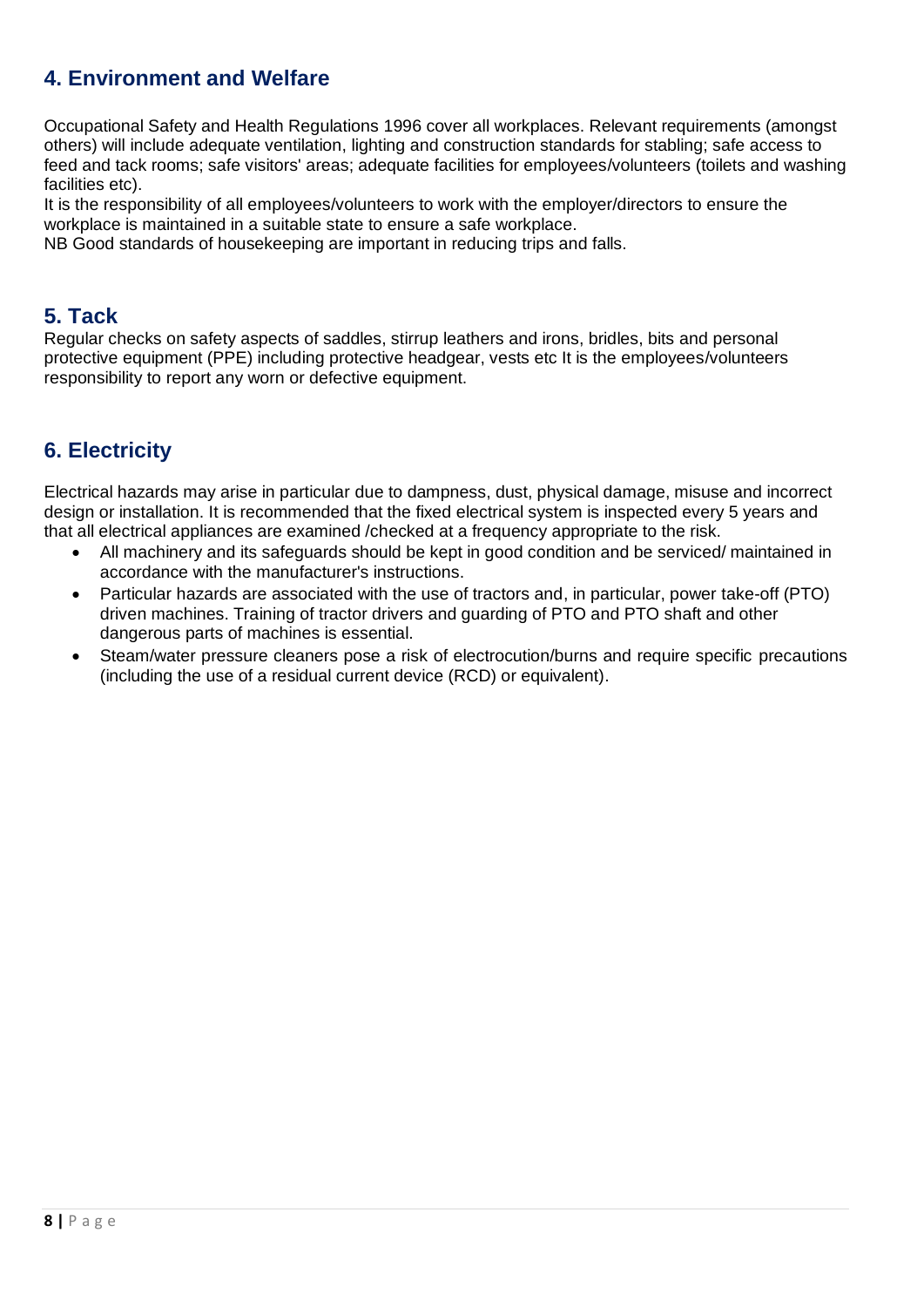## **FORMAL INDUCTION FOR NEW EMPLOYEES/VOLUNTEERS**

#### **1. PURPOSE**

Induction procedures form an important part of the Occupational Safety and Health Program. Just as there are knowledge and skill requirements for a particular position, there are also specific physical capabilities, which are required for certain tasks. The induction process is of critical importance in assimilating new employees/volunteers into the working team, creating constructive work attitudes and safety awareness and in providing a basis for high performance standards.

#### **2. SCOPE**

All new employees/volunteers should receive formal safety induction. This system shall comply with equal opportunity and anti discrimination legislation. This includes trainees, volunteers, work experience students, employees and contractors.

#### **3. RESPONSIBILITIES**

**The Trainer** is responsible for:

- Monitoring receipt of safety induction checklists.
- Reviewing all safety induction checklists to ensure they are complete
- Ensuring all completed forms are retained, and copies are provided for *EquusTerra* files in regard to the hosting of a Trainee, volunteer or work experience student.

**Employees** are responsible for:

- Participating in the Safety Induction Program.
- Co-operating with the Director/Employer in acknowledging receipt and understanding of safety requirements relevant to their position.

#### **4. PROCESS**

New starters need to be shown around the stables, yards and work areas, introduced to other staff and familiarised with the routines of the workplace.

It is the employer/Director's duty to ensure that everyone working under his or her care is familiar with the procedures and practices – it is the employees responsibility to ensure he or she participates in the induction process, ask questions if anything is not clear, and participates in any training necessary to fulfil the duties of the job role. It is the employer/director's responsibility to assess the skills and knowledge of all new employees/volunteers and provide training where necessary.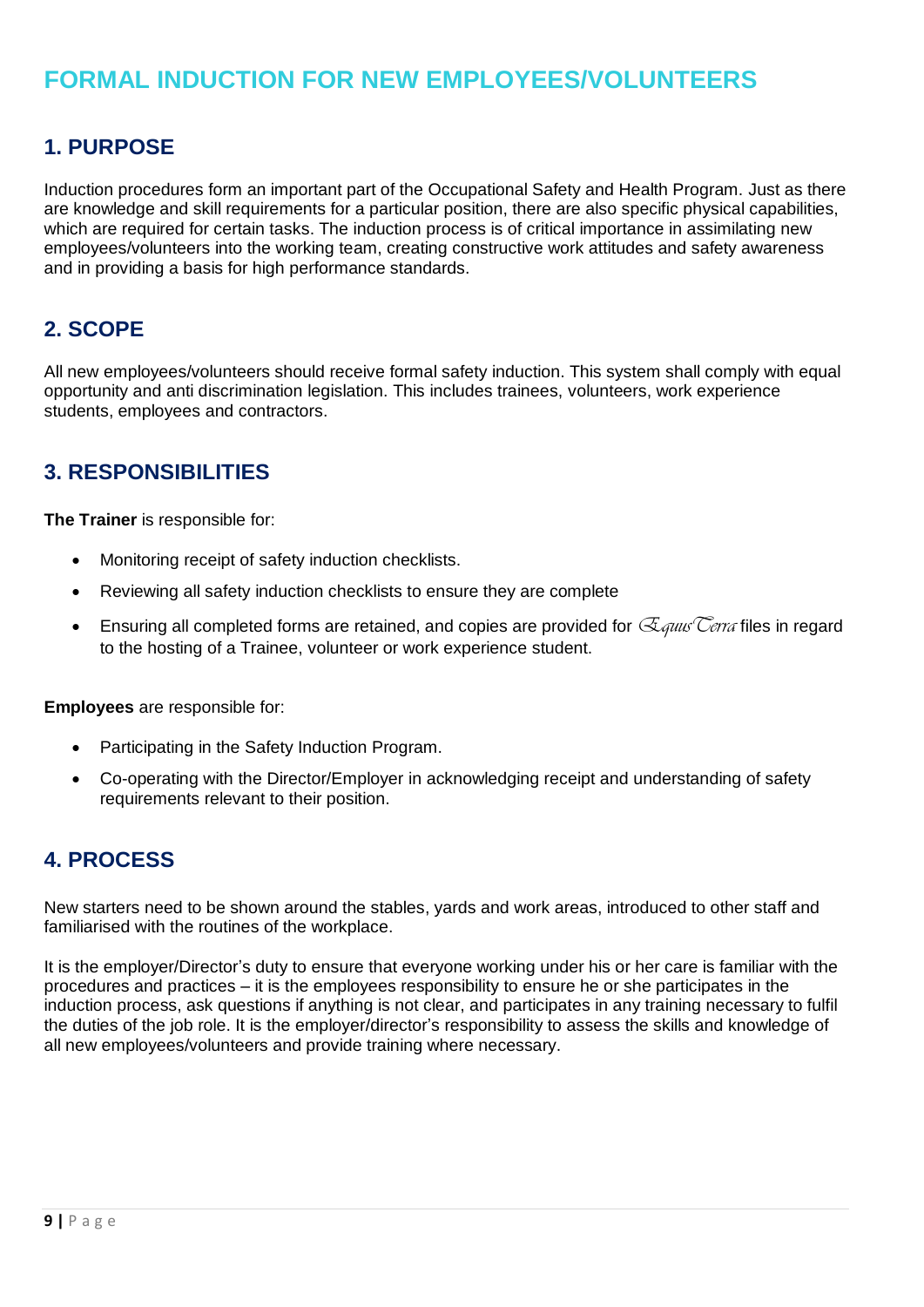# **INDUCTION CHECKLIST**

|                                                                                                                                                                                                                                                | Date of Commencement: ______________                                                                                                           |  |  |  |  |
|------------------------------------------------------------------------------------------------------------------------------------------------------------------------------------------------------------------------------------------------|------------------------------------------------------------------------------------------------------------------------------------------------|--|--|--|--|
|                                                                                                                                                                                                                                                |                                                                                                                                                |  |  |  |  |
| Employment/Involvement Type: (tick appropriate box)<br>and a britannic<br>Full time employee<br>$\mathbf{L}$<br>Part time Employee<br><b>Casual Employee</b><br>ப<br>Work Experience Student $\Box$<br>Trainee<br>Volunteer<br>$\Box$<br>Other |                                                                                                                                                |  |  |  |  |
|                                                                                                                                                                                                                                                | <b>1. WELCOME NEW EMPLOYEES /VOLUNTEERS</b>                                                                                                    |  |  |  |  |
|                                                                                                                                                                                                                                                | Welcome new starter to the Organisation. Provide copy of and discuss:                                                                          |  |  |  |  |
|                                                                                                                                                                                                                                                | Code of Conduct of Horse Activities                                                                                                            |  |  |  |  |
| ப                                                                                                                                                                                                                                              | Occupational Safety and Health Policy                                                                                                          |  |  |  |  |
|                                                                                                                                                                                                                                                | Code of Conduct and Regulations 2016                                                                                                           |  |  |  |  |
|                                                                                                                                                                                                                                                |                                                                                                                                                |  |  |  |  |
| <b>2. INTRODUCTION</b>                                                                                                                                                                                                                         |                                                                                                                                                |  |  |  |  |
|                                                                                                                                                                                                                                                |                                                                                                                                                |  |  |  |  |
|                                                                                                                                                                                                                                                | Provide an overview of the Organisation, including:                                                                                            |  |  |  |  |
| $\Box$                                                                                                                                                                                                                                         | <b>Size</b><br>Organisational structure<br><b>Number of Horses</b><br>Number of Employees/Volunteers<br>Introduce employee/volunteer to others |  |  |  |  |
|                                                                                                                                                                                                                                                | <b>3. PROVIDE INFORMATION ABOUT CONDITIONS OF EMPLOYMENT</b>                                                                                   |  |  |  |  |
|                                                                                                                                                                                                                                                | If applicable: Yes<br><b>No</b>                                                                                                                |  |  |  |  |
|                                                                                                                                                                                                                                                | Position description / daily duties<br>Relationship of job to other jobs within the Organisation                                               |  |  |  |  |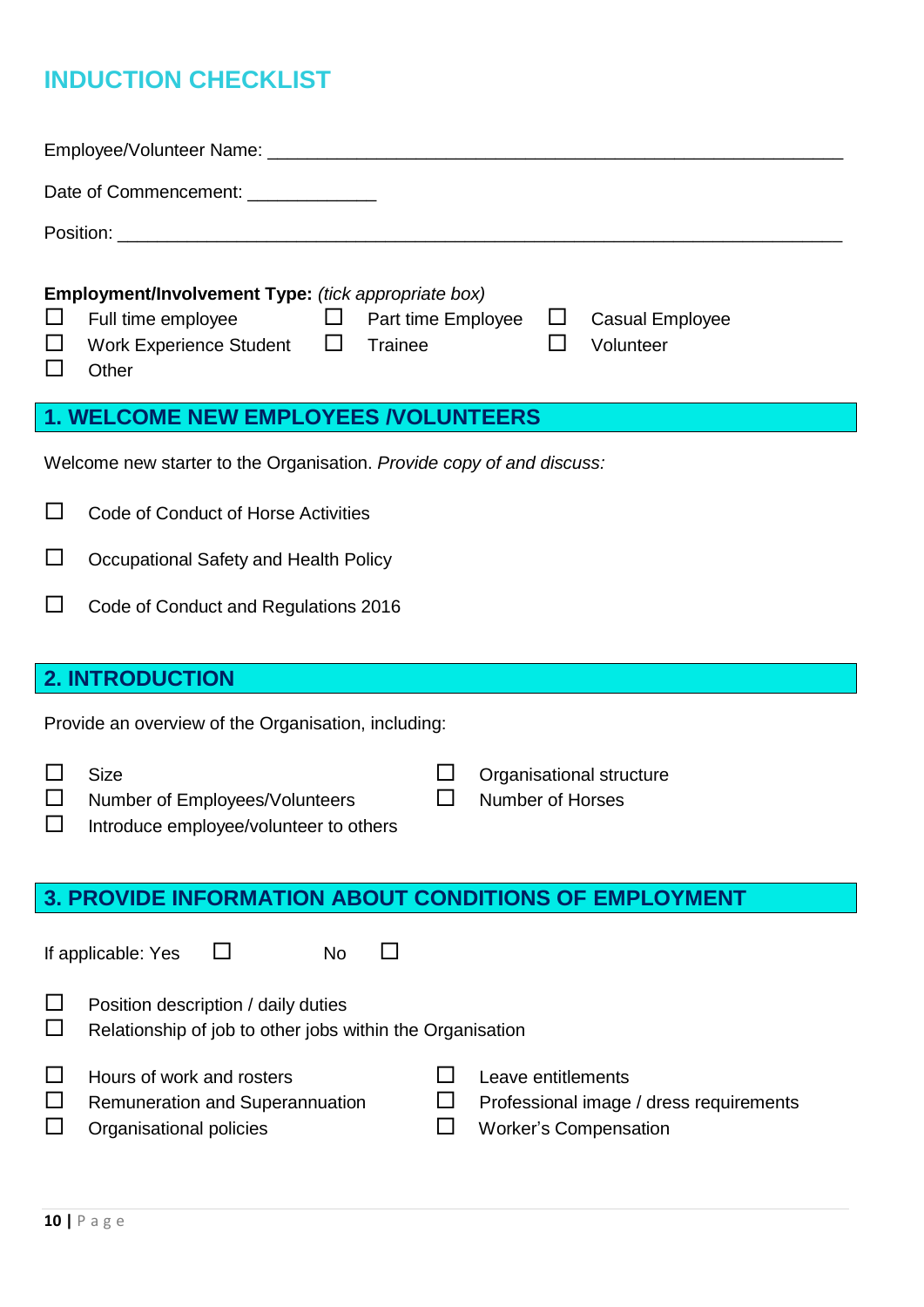| <b>4. OCCUPATIONAL SAFETY AND HEALTH OVERVIEW</b> |                                                                                             |              |                                  |  |  |
|---------------------------------------------------|---------------------------------------------------------------------------------------------|--------------|----------------------------------|--|--|
|                                                   | Discuss Occupational Safety and Health Policy (emphasise rights and responsibilities)       |              |                                  |  |  |
|                                                   | Discuss safe work practices and rules                                                       |              |                                  |  |  |
| $\Box$                                            | Demonstrate horse handling, stable / yard cleaning procedures                               |              |                                  |  |  |
| $\Box$                                            | Assess new employee skills and experience                                                   |              |                                  |  |  |
| $\Box$                                            | <b>Discuss Manual Handling</b>                                                              |              |                                  |  |  |
|                                                   | General housekeeping                                                                        |              |                                  |  |  |
| <b>Fire Safety:</b>                               |                                                                                             |              |                                  |  |  |
| $\Box$                                            | Fire evacuation procedures                                                                  | ΙI           | Assembly point for evacuation    |  |  |
|                                                   | Types and locations of fire extinguishers, and their use                                    | $\mathsf{L}$ | Smoking policy                   |  |  |
|                                                   | <b>Injury and Incident Reporting:</b><br>Process for reporting injury, incidents or hazards |              | Location of first aid facilities |  |  |
|                                                   | 5. PUT NEW EMPLOYEES AT EASE WITH THEIR NEW ENVIRONMENT                                     |              |                                  |  |  |
|                                                   | Conduct stable/paddock/yards tour, including:                                               |              |                                  |  |  |
|                                                   | <b>First aid facilities</b>                                                                 | ΙI           | Noticeboards                     |  |  |
|                                                   | <b>Overview of local area:</b>                                                              |              |                                  |  |  |
|                                                   | Local shops/facilities                                                                      |              | Public transport                 |  |  |
|                                                   |                                                                                             |              |                                  |  |  |
|                                                   | <b>6. ASSIGN A MENTOR</b>                                                                   |              |                                  |  |  |
|                                                   |                                                                                             |              |                                  |  |  |
|                                                   | Mentor name                                                                                 |              |                                  |  |  |

 $\Box$  Introduce the mentor.

# **7. CONFIRMATION OF COMPLETED INDUCTION**

|  | Date: 2000 |  |  |  |
|--|------------|--|--|--|
|  |            |  |  |  |
|  |            |  |  |  |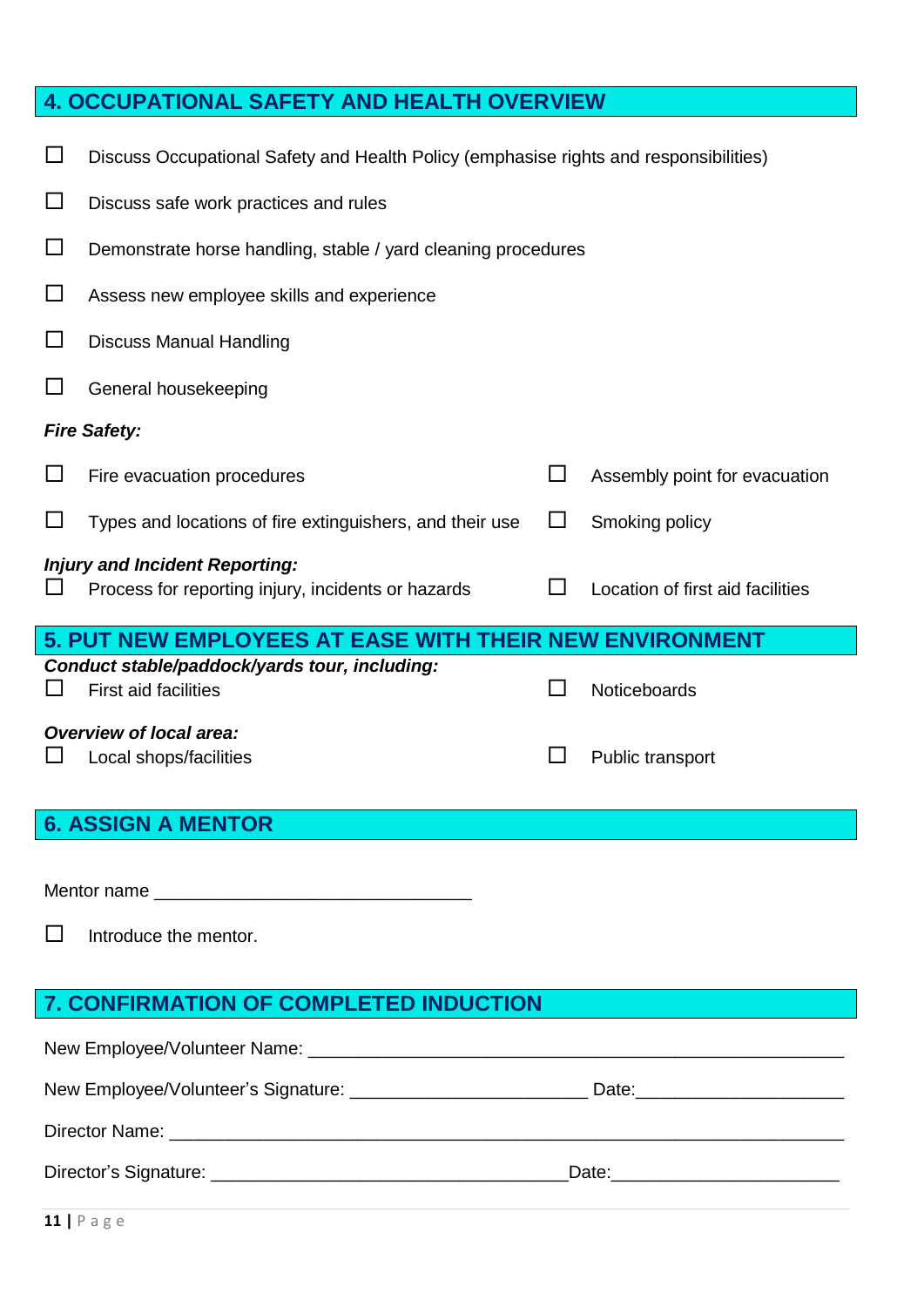### **ACCIDENT/INCIDENT REPORTING AND INVESTIGATION**

#### **1. PURPOSE**

Accident/incident investigation involves a systematic examination of an undesired event that has or could have resulted in physical harm to personnel or damage to property. Investigation activities must be directed towards defining facts and circumstances relating to the event, determining the causes and developing corrective actions to control the risks and prevent a recurrence.

To achieve a safe and healthy working environment, hazards must be identified and either eliminated or controlled.

All accident/incidents must be investigated to identify their cause(s) and to implement remedial actions. To monitor the effectiveness of current legislative requirements along with ensuring that employers and employees are meeting their responsibilities WorkSafe has legislated notification of certain classes of:

- **Injuries**
- Illnesses
- Dangerous Occurrences

#### **2. SCOPE**

This procedure covers all events or situations, which has or could have caused property damage, personal injury and/or ill health. It also details the reporting requirements to meet both HSA and State Legislative requirements. The Queensland Occupational Safety and Health Regulations 2011 require all accidents that meet the following criteria to be reported to Worksafe.

The *Work Health and Safety Act 2011* set out that a serious injury or illness of a person is:

- an injury or illness requiring the person to have
	- a) immediate treatment as an in-patient in a hospital
	- b) immediate treatment for
		- the amputation of any part of his or her body
		- **a** serious head injury
		- a serious eve injury
		- **a** serious burn
		- the separation of his or her skin from an underlying tissue (such as degloving or scalping)
		- a spinal injury
		- $\blacksquare$  the loss of a bodily function
		- serious lacerations
	- c) medical treatment (treatment by a doctor) within 48 hours of exposure to a substance
- any infection to which the carrying out of work is a significant contributing factor, including any infection that is reliably attributable to carrying out work
	- o with micro-organisms
	- o that involves providing treatment or care to a person
	- o that involves contact with human blood or body substances
	- $\circ$  that involves handling or contact with animals, animal hides, skins, wool or hair, animal carcasses or animal waste products
- the following occupational zoonoses contracted in the course of work involving the handling or contact with animals, animal hides, skins, wool or hair, animal carcasses or animal waste products
	- o Q fever
	- o Anthrax
	- o Leptospirosis
	- o Brucellosis
	- o Hendra virus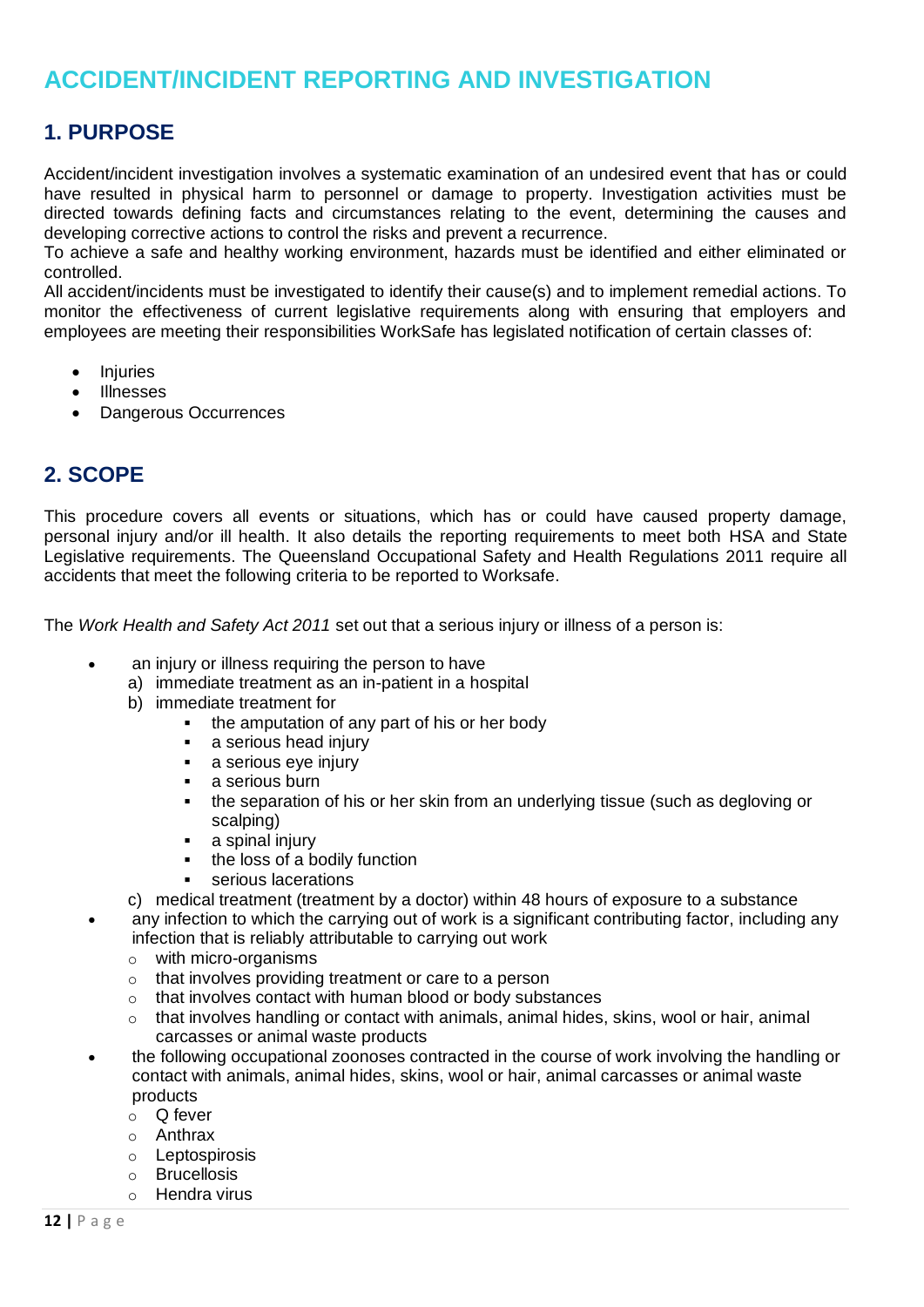- $\circ$  Avian influenza
- o Psittacosis.

#### **3. RESPONSIBILITIES**

**The Director i**s responsible for:

- Ensuring that hazard, accident/incident reporting systems are fully implemented.
- Providing guidance and assistance as required to prevent a recurrence of the same or similar accident/incident
- Maintaining a file of all Hazard Report and Accident/Incident Report Forms
- Ensuring all forms are completed
- Notifying Worksafe of any reportable accidents

**The employee** is responsible for:

- Reporting all hazards, accidents / incidents to their supervisor
- Completing Accident / Incident Forms promptly and accurately.
- Cooperating with the employer/Director to prevent the same or similar accidents/incidents recurring

#### **4. FORM**

The employer will have an Accident / Incident reporting form. This should be completed for all accidents / incidents / hazard identification and given to the employer/Director.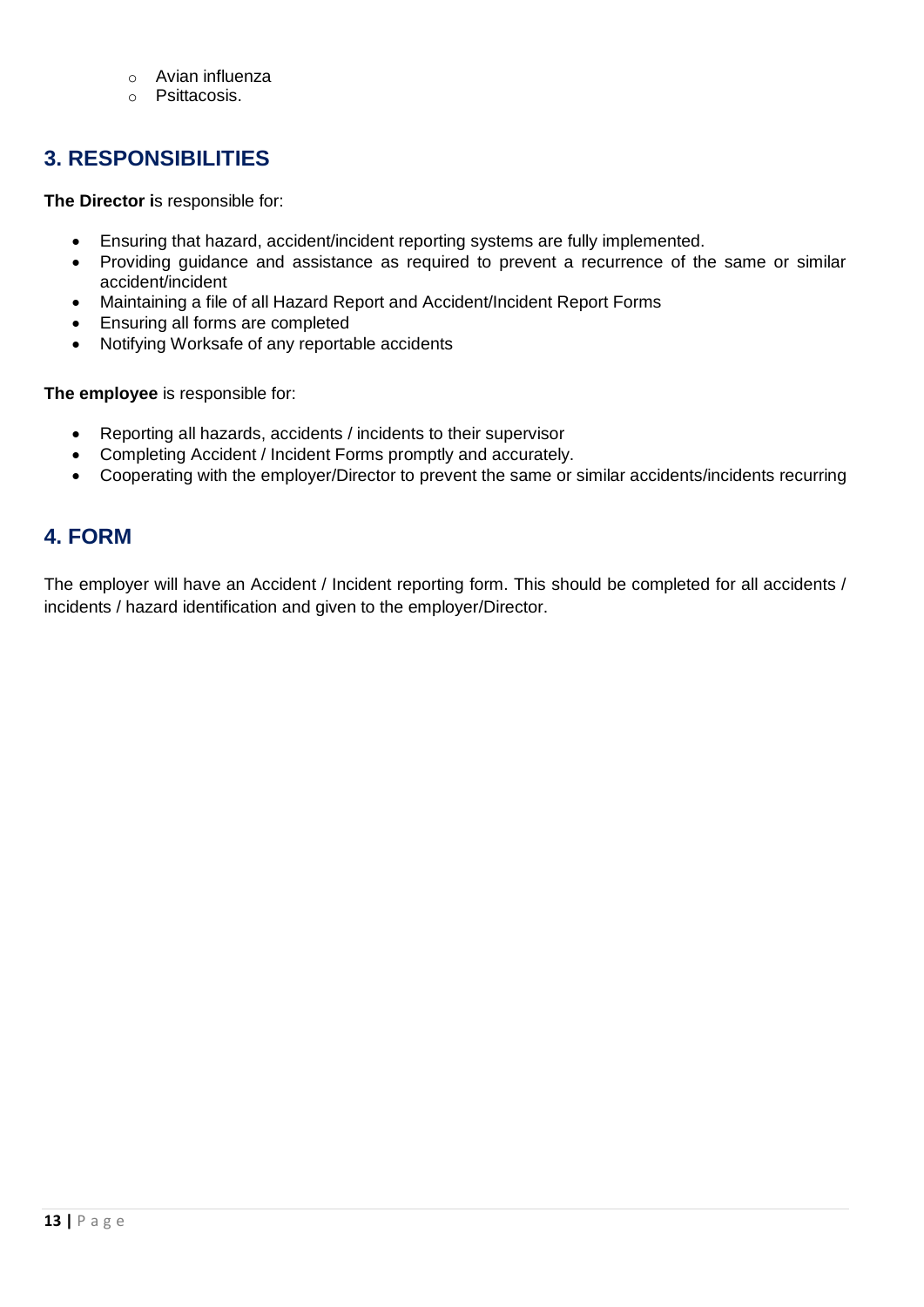# **ACCIDENT / INCIDENT DETAILS REPORT**

To assist Directors in conjunction with all employees, volunteers, contractors, trainees to provide a safe place of work, this form provides the opportunity for input and notification of "aspects" of OSH which can be corrected / improved

#### **PART A – To be completed by the employee/volunteer reporting the Incident / Hazard**

| Date of Commencement: _____________                                                                                                           |                                      |                                                    |
|-----------------------------------------------------------------------------------------------------------------------------------------------|--------------------------------------|----------------------------------------------------|
|                                                                                                                                               |                                      |                                                    |
| Employment/Involvement Type: (tick appropriate box)<br>Full time employee<br>⊔<br>Work Experience Student $\Box$<br>$\Box$<br>Other<br>$\Box$ | $\Box$ Part time Employee<br>Trainee | $\Box$<br><b>Casual Employee</b><br>Ш<br>Volunteer |
| <b>ACCIDENT / INCIDENT / HAZARD DETAILS</b>                                                                                                   |                                      |                                                    |
| Day of Incident / Hazard                                                                                                                      | Time of Incident / Hazard<br>AM/PM   | Date of Incident / Hazard<br>$\sqrt{2}$            |
| Where did the Incident / Hazard occur?                                                                                                        |                                      |                                                    |
| Describe the Incident / Hazard                                                                                                                |                                      |                                                    |
|                                                                                                                                               |                                      |                                                    |
|                                                                                                                                               |                                      |                                                    |
|                                                                                                                                               |                                      |                                                    |
|                                                                                                                                               |                                      |                                                    |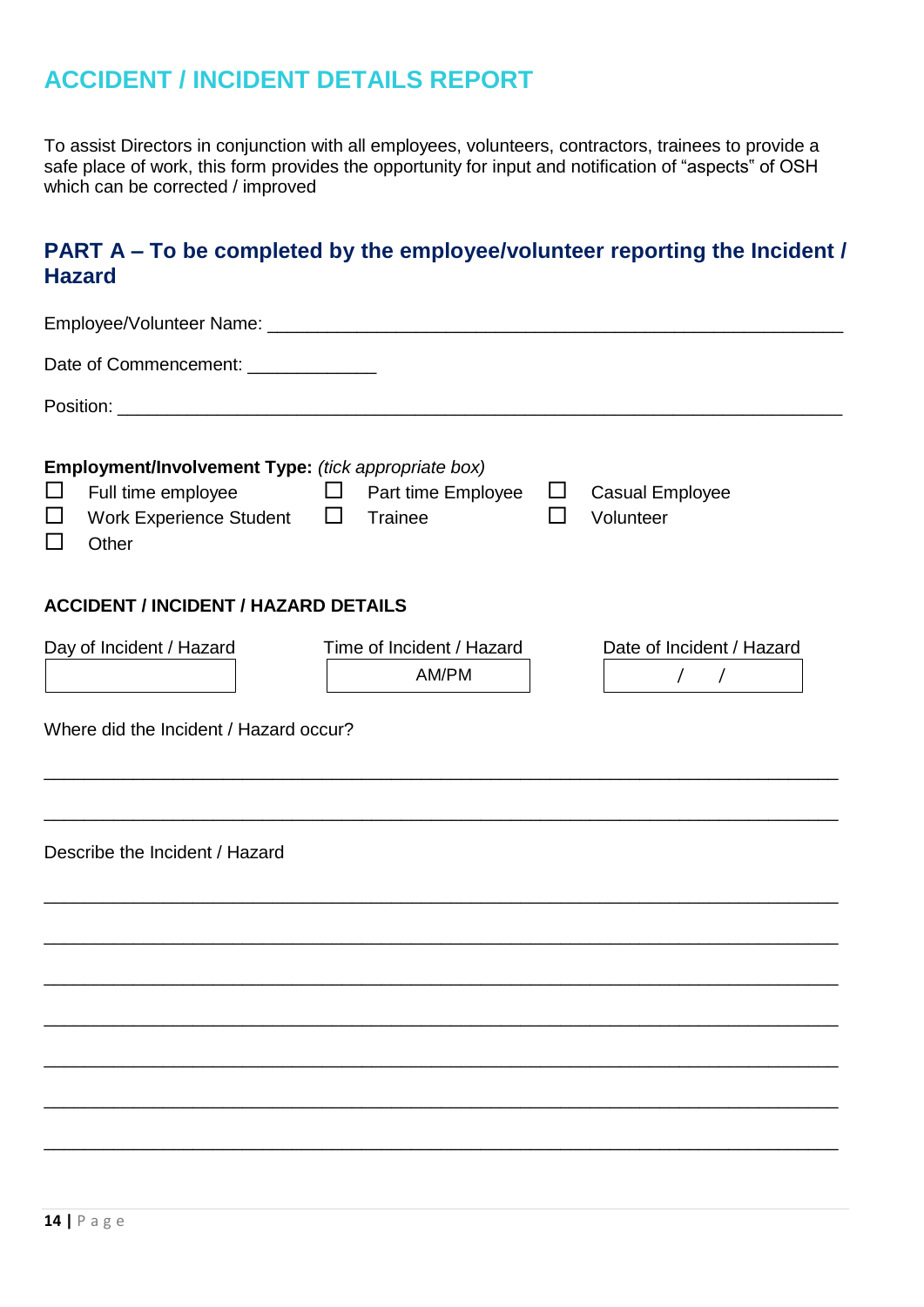|                                                                    | Please indicate the nature of the Incident / Hazard by ticking the appropriate box:                                                                                                                                                                                                                                                                          |    |                                                                    |  |                  |                                                                                                        |  |
|--------------------------------------------------------------------|--------------------------------------------------------------------------------------------------------------------------------------------------------------------------------------------------------------------------------------------------------------------------------------------------------------------------------------------------------------|----|--------------------------------------------------------------------|--|------------------|--------------------------------------------------------------------------------------------------------|--|
| $\Box$<br>$\Box$<br>$\Box$<br>$\Box$<br>$\Box$<br>$\Box$<br>$\Box$ | General Safety – (eg. Stables, yards, feed or tack rooms or surrounds)<br>Slips and Falls - (eg. Wet floor, power cord, stairs / steps)<br>Manual Handling - (eg. Lifting, carrying, pulling, reaching)<br>Horse handling - (eg. Kicking, crushing, biting, falls etc)<br>Motor Vehicle Accident (eg. Not involving travel to and from work)<br>Horse riding |    |                                                                    |  |                  |                                                                                                        |  |
|                                                                    |                                                                                                                                                                                                                                                                                                                                                              |    |                                                                    |  |                  |                                                                                                        |  |
| ⊔                                                                  | Please indicate the nature of the report by ticking the appropriate box:<br>Hazard                                                                                                                                                                                                                                                                           |    | <b>Injury</b>                                                      |  | <b>Near Miss</b> |                                                                                                        |  |
|                                                                    |                                                                                                                                                                                                                                                                                                                                                              |    |                                                                    |  |                  | If injury occurred, indicate the highest level of action taken to date by ticking the appropriate box: |  |
| ப                                                                  | <b>None</b><br>Lost Time                                                                                                                                                                                                                                                                                                                                     | ΙI | <b>First Aid Treatment</b><br>Workers" Compensation - Claim Lodged |  |                  | <b>Medical Consultation</b>                                                                            |  |
|                                                                    | Detail any preventative action taken:                                                                                                                                                                                                                                                                                                                        |    |                                                                    |  |                  |                                                                                                        |  |
|                                                                    |                                                                                                                                                                                                                                                                                                                                                              |    |                                                                    |  |                  |                                                                                                        |  |
|                                                                    |                                                                                                                                                                                                                                                                                                                                                              |    |                                                                    |  |                  |                                                                                                        |  |
|                                                                    |                                                                                                                                                                                                                                                                                                                                                              |    |                                                                    |  |                  |                                                                                                        |  |
|                                                                    |                                                                                                                                                                                                                                                                                                                                                              |    |                                                                    |  |                  |                                                                                                        |  |
|                                                                    |                                                                                                                                                                                                                                                                                                                                                              |    |                                                                    |  |                  |                                                                                                        |  |
|                                                                    |                                                                                                                                                                                                                                                                                                                                                              |    |                                                                    |  |                  |                                                                                                        |  |